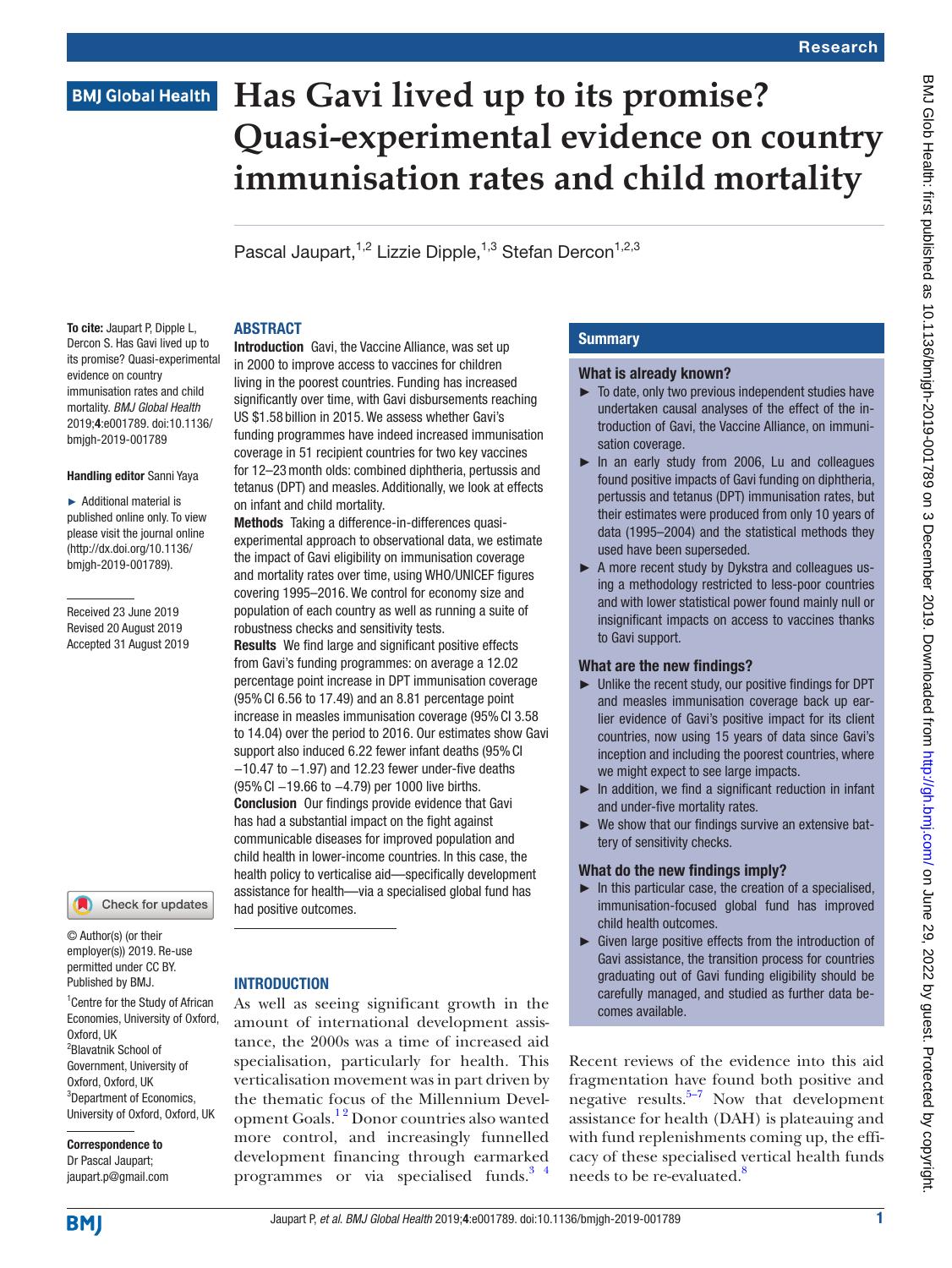One such initiative, Gavi, the Vaccine Alliance (previously the Global Alliance for Vaccines and Immunisation), was created in 2000 in response to stagnated immunisation coverage rates observed in the 1990s in developing countries. It is a global public–private partnership committed to improving access to vaccines for children living in the world's poorest countries. Gavi's strategy is the supply of new and underused vaccines and the strengthening of health and immunisation systems. The scale of Gavi's operations has grown over time and, since 2013, disbursements have levelled off at just under US\$1.50 billion per year on average.<sup>[9](#page-9-4)</sup> Gavi accounted for 5.11% of total global DAH in 2015.<sup>[8](#page-9-3)</sup> According to Gavi's own figures, since the fund started it has reached 640 million children in low-income and middle-income countries, saving 9 million lives. $10$ 

Immunisation is seen as a key driver of improvements in global health. It was one of the interventions highlighted by the Lancet Commission on Investing in Health to bring about 'health convergence'—whereby countries with the poorest mortality rates are brought up to the level of the highest performing middle-income countries[.11](#page-9-6) Gains for recipient countries through vaccination may be amplified by knock-on effects: return on investment estimates for projected immunisation levels in developing countries over the current decade are up to 16 times the initial costs.<sup>12</sup>

Our research answers the following key questions: did Gavi support bring an increase in countries' immunisation rates beyond what would have occurred in its absence? What size of impact has Gavi had? Did Gavi also have a knock-on impact on child mortality rates? Given that the institution's core work is to improve access to vaccines, we might expect to find vaccination rates rising as a matter of course. However, this is by no means certain. Had Gavi not been created, countries could have found other ways to provide vaccine access for their populations. Alternatively, Gavi funding could have crowded out domestic spending. Some studies have found that DAH is highly fungible, although other evidence is not so clear-cut.<sup>13-15</sup> Vaccines are of course a means to an end: better health and reduced mortality through lowered disease incidence. Any positive changes in vaccination levels would be expected to improve infant and child mortality.<sup>16</sup> In addition, protective efficacy may be compounded by nonspecific immunisation effects.<sup>17</sup> <sup>18</sup> These expectations need to be empirically checked. As well as the effectiveness of health aid,<sup>19 20</sup> this paper also speaks to the literature on the link between interventions and population health. $21-25$ 

Aside from Gavi's own evaluations, two existing independent studies have looked at the effects of Gavi support on immunisation coverage. Early research showed positive impacts from Gavi funding on diphtheria, pertussis and tetanus (DPT) immunisation rates.<sup>[26 27](#page-10-1)</sup> The data and methods used have become dated, though, and the analysis only looked at this one vaccine. More recently, another study found that Gavi had null or insignificant impacts

on coverage of four out of five vaccines[.28](#page-10-2) Compared with these previous studies, our work extends both the time frame over which impacts were estimated—allowing for longer term effects—and the methods used. Although we interpret our main results as causal, our use of non-experimental data means we cannot exclude with absolute certainty the possibility that some bias remains in our estimates. However, we perform an extensive list of checks to maximise our confidence in the results.

#### **METHODS**

#### Data sources

We use a country-level panel dataset covering 1995–2016. Our core variables are taken from the World Bank World Development Indicators (WDI, February 2018 version). The WDI provide annual information on several country characteristics such as population size, purchasing power parity (PPP)-adjusted gross domestic product (GDP) per capita, primary school enrolment rates and infant and under-five mortality rates. They also provide WHO/ UNICEF figures on DTP3 (third dose of a DPT-containing vaccine, such as tetravalent or pentavalent) and MCV1 (first dose of a measles-containing vaccine) immunisation rates for surviving children aged 12–23 months old, which are our main outcome variables. Gavi supports other vaccines, but we focus on these two measures for which cross-country longitudinal data is most reliably and widely available, including prior to Gavi's creation. DPT and measles are also two of the earlier vaccines that Gavi supported. Since the data measure vaccinations administered to children aged under 12 months, that is, the previous year, we shift the rates back by 1 year, to match up to when the vaccinations actually took place. Although late 'catch-up' vaccinations do take place, these are most often late by just a matter of weeks and hence it is reasonable to consider immunisation rates at the appropriate age.<sup>29</sup>

The World Bank's historical country classifications enable us to identify low-income and lower-middle-income countries in 2000 for our analysis sample. We have 5 years of data preceding the creation of Gavi and 16 years following. The list of countries eligible for Gavi support and its evolution over the years is collated from the Gavi website and public reports. We exclude countries that lost eligibility during our study period from the main analysis. We also exclude East Timor, Kosovo and South Sudan, which became independent nations during our analysis time period. There are 51 countries in our always-eligible treatment group and 37 countries in the never-eligible control group ([online](https://dx.doi.org/10.1136/bmjgh-2019-001789) [supplementary tables 1–2\)](https://dx.doi.org/10.1136/bmjgh-2019-001789).

#### Patient and public involvement

Patients were not involved.

#### Statistical analysis

Gavi supports vaccination programmes in countries below a per capita gross national income (GNI) threshold, which from 2000 to 2011 was US\$1000. Over time, Gavi has updated its policy, with the threshold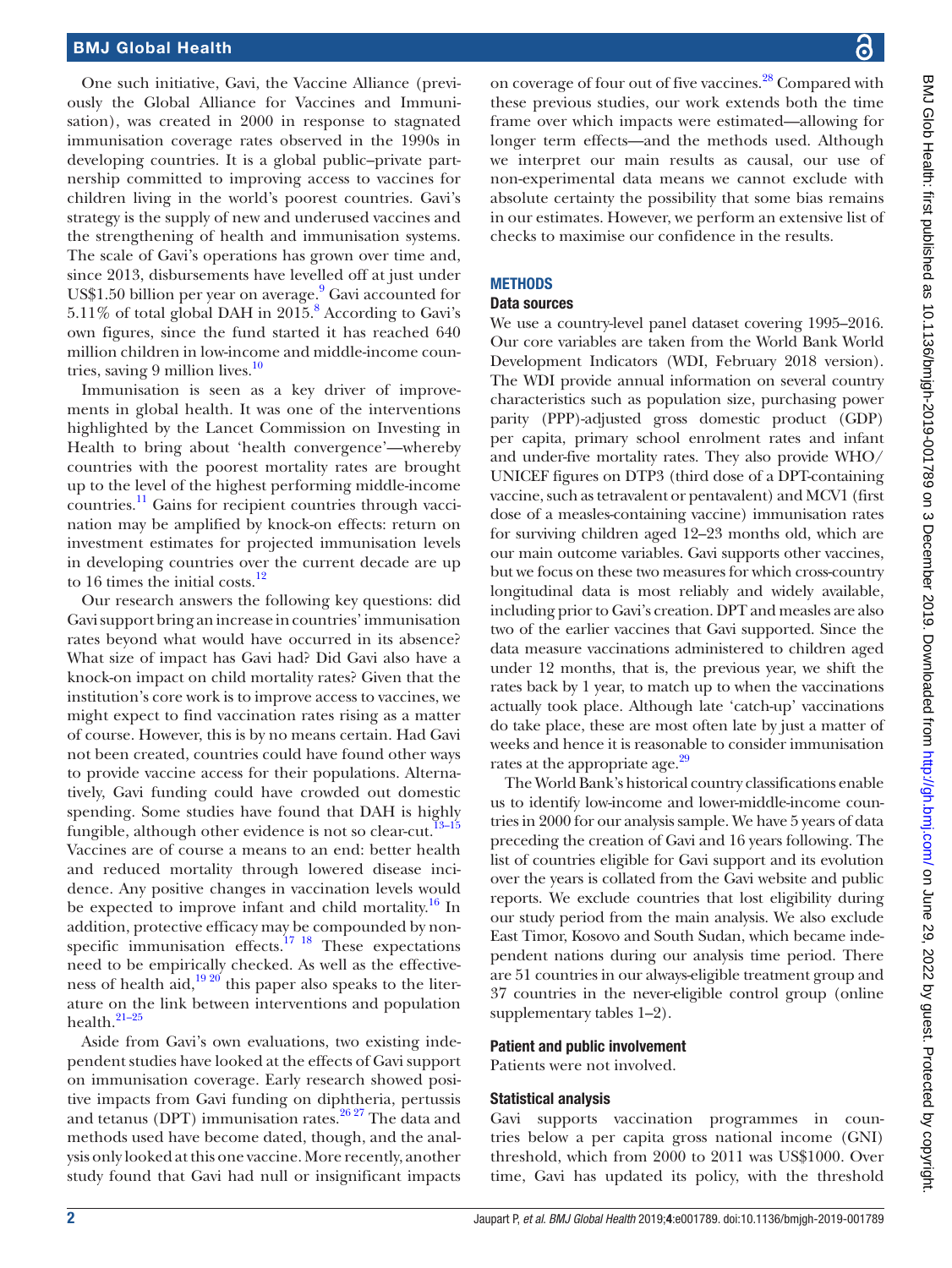for 2018 eligibility (GNI per capita 2014–2016 average, World Bank Atlas method) set at US\$1580. An eligibility cut-off lends itself to the regression discontinuity design  $(RDD)$  used by Dykstra and colleagues.<sup>28</sup> However, this method constrains the analysis to estimate effects only on countries near the threshold—ignoring Gavi's impact on poorer countries. In the resulting relatively small country panel dataset, an RDD approach lacks statistical power to detect significant impacts. $30$  Expanding the sample bandwidth too far increases power but compromises internal validity.<sup>[31](#page-10-5)</sup>

Instead, we follow a quasi-experimental difference-indifferences identification strategy comparing the evolution of immunisation rates in Gavi-eligible countries to similar countries not eligible for support.<sup>32-34</sup> The focus on changes over time allows us to remove the influence of country fixed characteristics correlated with eligibility and vaccination outcomes. Not all eligible countries receive Gavi immunisation assistance in every year (ie, there are no Gavi disbursements for some eligible countries in some years, although this is rare), since countries must apply for funding and applications are subject to review.[35](#page-10-7) Our analysis, therefore, considers eligibility for Gavi funding as the 'treatment', similar to an intent-totreat model. We follow this approach because whether countries did get funding—and how much—is endogenous to country characteristics such as institutional capacity and health burdens. An alternative would be an attributed vaccine impact model for mortality outcomes. However, BenYishay and Kranker detail how these epide-miological models suffer from a number of limitations.<sup>[36](#page-10-8)</sup>

### Main specification

To quantify the Gavi impact, we use the following specification with country and year fixed effects for outcome variable *y*:

$$
y_{ct} = \alpha_c + \delta_t + \beta_1 D_{ct} + X_{ct}' \beta_2 + e_{ct}
$$
 (1)

where  $c$  indexes countries and  $t$  years.  $D_{ct}$  is a binary variable equal to 1 if country  $c$  was eligible to receive Gavi support in year *t* and zero otherwise.  $\alpha_c$  and  $\delta_t$  are country and year fixed effects, respectively.  $X_{\alpha}$  is a vector of country characteristics that explain variation in immunisation rates. It includes PPP-adjusted GDP per capita (which is strongly correlated with, and a good proxy for, other human development outcomes) and population in our baseline model. Our identification strategy requires the error,  $e_{ct}$ , to be uncorrelated with the treatment,  $D_{\alpha}$ , conditional on all the control variables. This might not hold if there are other timevarying differences between countries that are correlated with Gavi eligibility and the health outcomes. In some alternative specifications, we add additional control variables to check the sensitivity of our results. However, this reduces our sample size and could skew our results if systematically certain types of countries have missing data. Also, since most country-level control variables are measured with some error, including those affects the consistency of the estimates. Despite this, the extended specification is our

preferred model for the infant and child mortality outcomes, since the number of potential confounders is very likely higher. It is indeed possible that treatment countries implemented health reforms and benefitted from other public interventions during our study period. We account for this possibility in the robustness tests section where we control for various other sources of international assistance and health aid. The main coefficient of interest is *β*1 measuring the effect the introduction of Gavi has had on each outcome. We estimate Equation 1 by ordinary least squares using the Statistical analysis software *Stata* (V.15.1). SEs are clustered by country.<sup>[37](#page-10-9)</sup>

In 2000, Gavi offered assistance to all low-income countries and some lower-middle-income countries. For a meaningful comparison we restrict our counterfactual control group to only lower-middle-income non-eligible countries. The key identifying assumption is that in the absence of Gavi, vaccination rates in eligible and control countries would have evolved in a similar way (parallel trends). We have sufficient data prior to 2000 to test whether this assumption is plausible.

The comparison group we use is not perfect and there might be differences between the treatment and control countries. However, the difference-in-differences research design cancels the influence of time fixed characteristics that may differ between the two groups. We address potential concerns stemming from differences in immunisation and income levels between the groups by checking results when the sample is restricted to countries closer in baseline levels. To allay other concerns, we run a suite of sensitivity and robustness checks.

# Parallel trends test

Since the internal validity of our analysis relies on the parallel trend assumption, we provide a formal Granger type of causality test. $32$  The intuition is that consequences should happen only after their causes, not vice versa. Therefore, the difference between the trends in outcome variables for the two groups of countries (treatment and control) prior to 2000 should not be statistically different from zero, that is, the trends follow parallel paths. For our study, the impact of Gavi on immunisation rates should only be observed after its creation, with zero effect in the late 1990s from future eligibility to Gavi support. To implement this test, we estimate the following model:

$$
y_{ct} = \alpha_c + \delta_t + \sum_{\tau=2}^{5} \lambda_{+\tau} D_{c,\mu\tau} + \sum_{\tau=0}^{10} \lambda_{-\tau} D_{c,\mu-\tau} + X_{ct}' \beta_2 + e_{ct} (2)
$$

where the sums allow, respectively, for anticipatory (leads) and post-treatment (lags) effects. We leave out the last pretreatment year (1999), and all the leads and lags are expressed relative to this omitted year serving as the baseline.

For both DPT and measles immunisations, our estimates show no significant effect on the rates in the years preceding the establishment of Gavi but increasingly significant and positive effects thereafter ([figure](#page-3-0) 1). These patterns are consistent with a causal interpretation,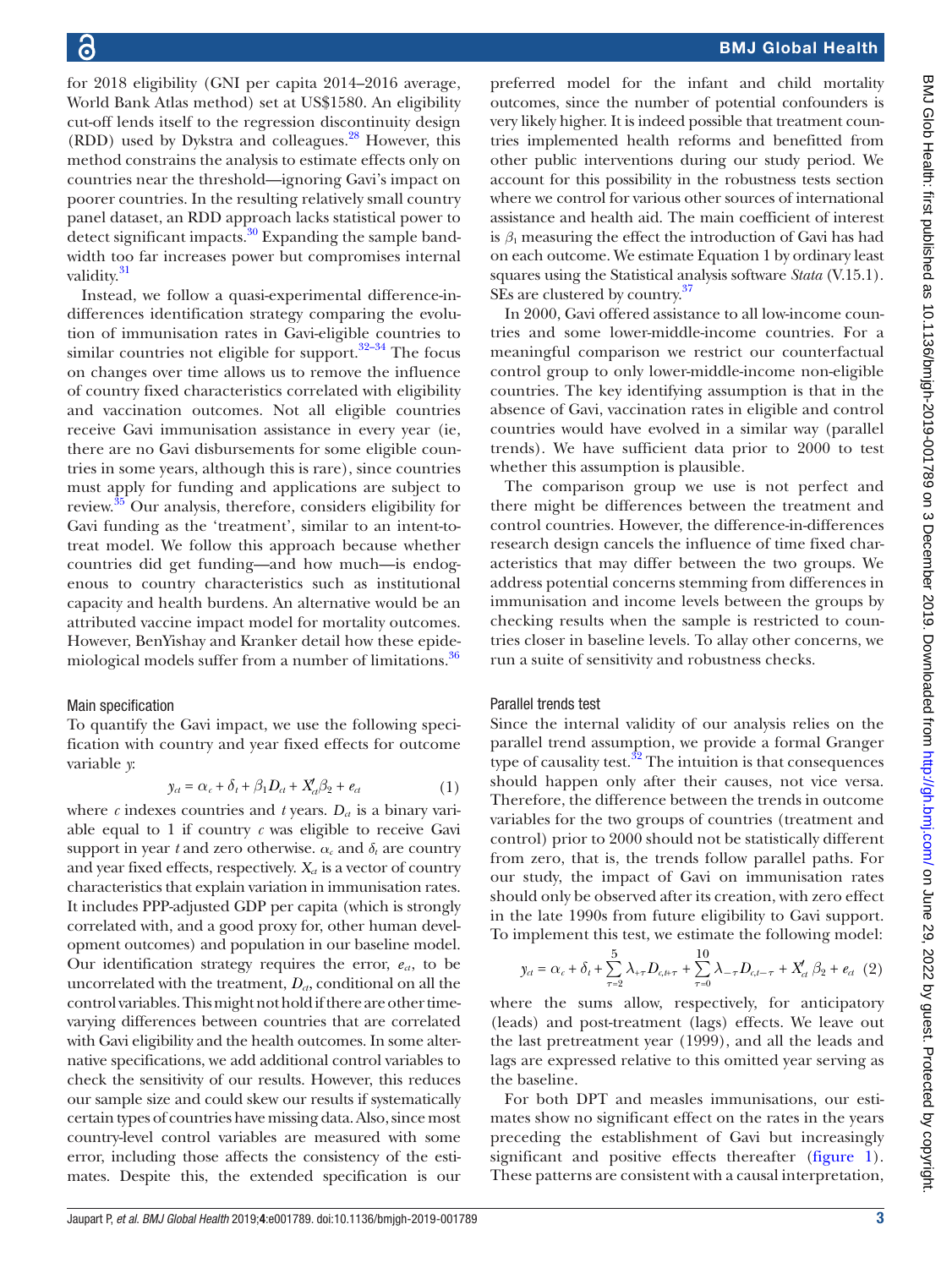

<span id="page-3-0"></span>Sample: Always eligible & always control countries. Covariates: GDP per capita & population. Bars indicate 95% CI.

Figure 1 Diptheria, pertussis and tetanus (DPT) and measles immunisation rates: parallel trends Granger causality leads and lags test.



<span id="page-3-1"></span>Sample: Always eligible & always control countries. Extensive list of covariates included. Bars indicate 95% CI.

Figure 2 Under-five and infant mortality rates: parallel trends Granger causality leads and lags test.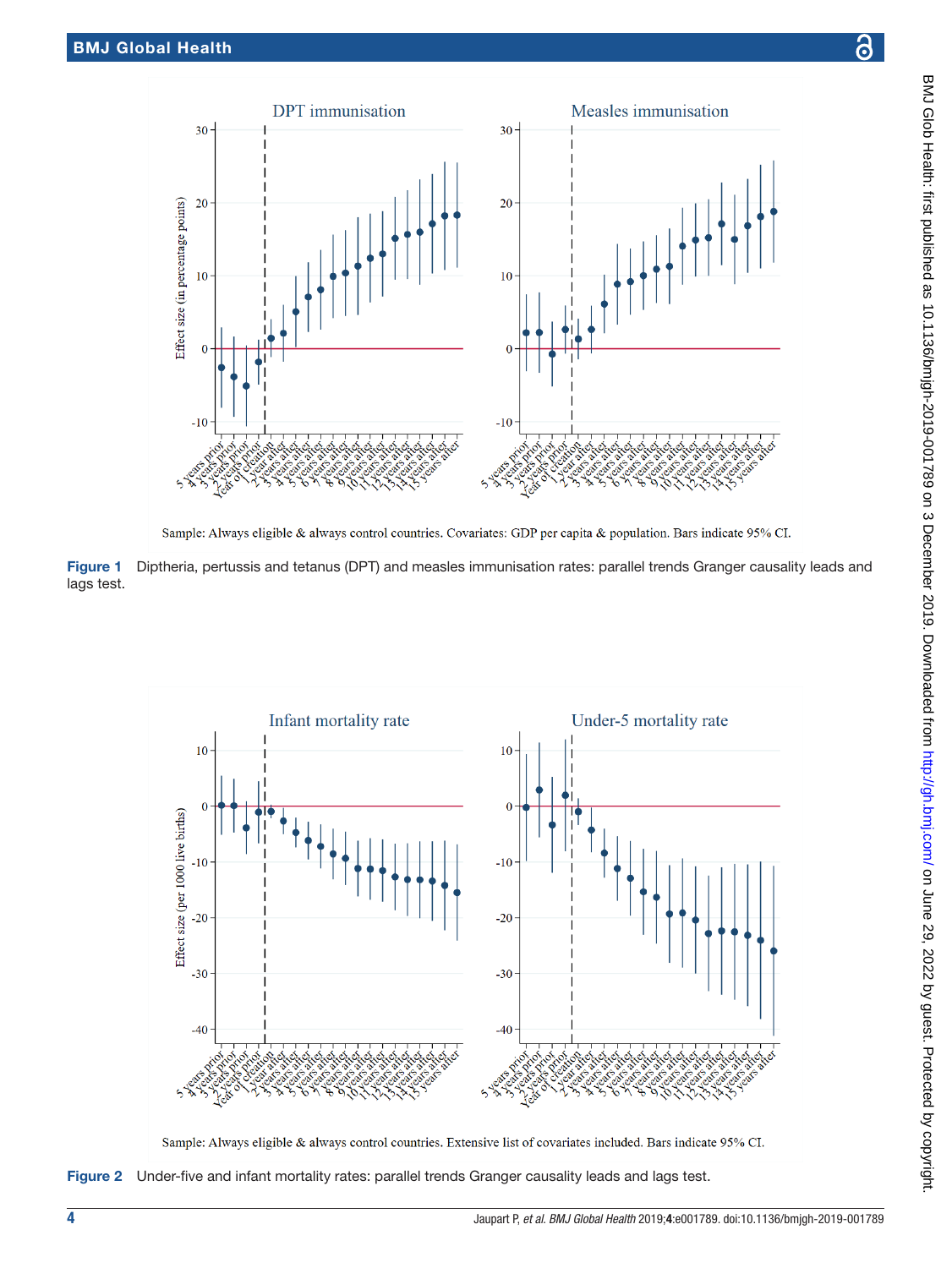and confirm the validity of the difference-in-differences model using this control group of countries. We run the same test for our two mortality outcomes ([figure](#page-3-1) 2), with similarly strong results. These results also support our choice of covariates to include in the preferred models in each case.

# **RESULTS**

Overall, we find solid evidence that Gavi has helped improve protection against DPT and measles in developing countries [\(table](#page-5-0) 1). Our point estimates show that on average Gavi increased the DPT immunisation rate by 12.02 percentage points (95%CI 6.56 to 17.49) over the study period. Rates of vaccination against measles were boosted by 8.81 percentage points (95%CI 3.58 to 14.04). These average treatment effects are on top of baseline 1995–1999 mean immunisation rates of 70.95% and 71.65% for DPT and measles respectively, equating to average 16.94% (DPT) and 12.30% (measles) increases on baseline levels. With some countries eligible for Gavi funding not receiving any in some years, the true difference between treated and control countries is probably even greater than the observed difference, making these values lower bounds on the true effects. It should be noted that we estimate the effect of Gavi coming into existence; these are not impacts of scaling up Gavi's operations. It is true that the estimated effects could include impacts from other policies and programmes starting at the same time, if these were also directed just to Gavieligible countries. However, we go on to run a suite of checks to eliminate this possibility as much as possible.

In this model, each country carries the same weight regardless of its size. Larger, more populous countries usually receive more funding from Gavi. Population-weighted results by birth cohort size are shown in column 2. The point estimates are similar and indicate a strong and significant impact on coverage of both immunisations. This also holds when using total population size as weights. Our positive impacts are robust to controlling for a broad range of additional covariates, including the rate of economic growth (column 3), domestic health public spending (column 4) and—although with a reduction in point estimate—primary and secondary education enrolment, urbanisation and quality of institutions (column 5).

Gavi began supporting MCV2 (second dose) measles vaccinations specifically in 2004 and MCV1 in 2012. The earlier Gavi-supported second dose vaccine is used as an opportunity to administer a first dose for children who are not already vaccinated[.38 39](#page-10-10) However, Gavi's funding of general immunisation system support and supply chain strengthening took effect from the start, and Gavi channelled non-country-specific funding for measles vaccination programmes via several partner organisations. As an additional check, we estimate the Gavi effect on measles vaccination coverage from 2004. These results show a slightly larger Gavi impact of 10.54 percentage points (95%CI 6.09 to 15.00).

In our sample of low-income and lower-middle-income countries, there is considerable variation in socioeconomic development and hence GNI per capita. The more advanced control countries might have differed in unobserved characteristics from the less advanced treatment countries (hence not comparing like with like). Alternatively, the lowest income countries could simply be 'catching up'—convergence—rather than experiencing a Gavi effect. Therefore, we conduct the first in a series of heterogeneity analyses, replicating our estimation while excluding countries above the median GNI per capita of never-eligible countries in 2000 and countries below the median of eligible countries. Working with this reduced sample does not affect our conclusions (column 6). In fact, we found larger point estimates for Gavi's impacts, although also wider CIs.

Another concern is that our results might be driven by eligible countries with very low baseline immunisation rates for which improving access to vaccines would be easier. To address this, we exclude all countries with average DPT vaccination rates for 1995–1999 below  $60\%$ and similarly for measles vaccination rates below 50%. All the never-eligible control countries had vaccination rates above those cut-off levels prior to 2000. Although the estimated effect size decreases, our results still indicate that Gavi support has contributed to increasing levels of DPT and measles vaccination (column 7). Our results remain robust to adjusting the cut-off level. It should be noted that there is a wide spread of baseline coverage rates in both our control and treatment groups. It is not simply the case that countries ineligible for Gavi assistance were already at a maximum possible 'ceiling' for vaccination rates. Testing this more formally, we estimate the Gavi treatment effect for a subsample of countries excluding those with baseline vaccination rates above 90%. These results are very close to the main estimates (column 8). This also removes concerns about using a linear identification method for bounded outcomes.

The 20 late graduate countries, which all became ineligible for funding during Gavi's third phase (2011– 2015), are excluded from our main analysis. However, these countries did continue to receive Gavi support for existing programmes after graduation and arguably they form part of the impact of Gavi funding. The point estimates when including these countries (column 9) are only slightly smaller than the main results and actually underestimate the true impact, given that some late graduate countries were not funded by Gavi through to 2016.

The other Gavi-supported immunisation for which there is data pre-2000 is hepatitis B. However, these data contain large gaps with many missing observations. Despite the limitations, we still assess Gavi's impact since hepatitis B is one of the diseases in which Gavi has invested the most. We find a positive average effect on vaccination rates, but the point estimate is high, at 25.12 percentage points, with large SEs (95%CI 0.47 to 49.77). While a positive impact on hepatitis B immunisation coverage is consistent with our previous findings,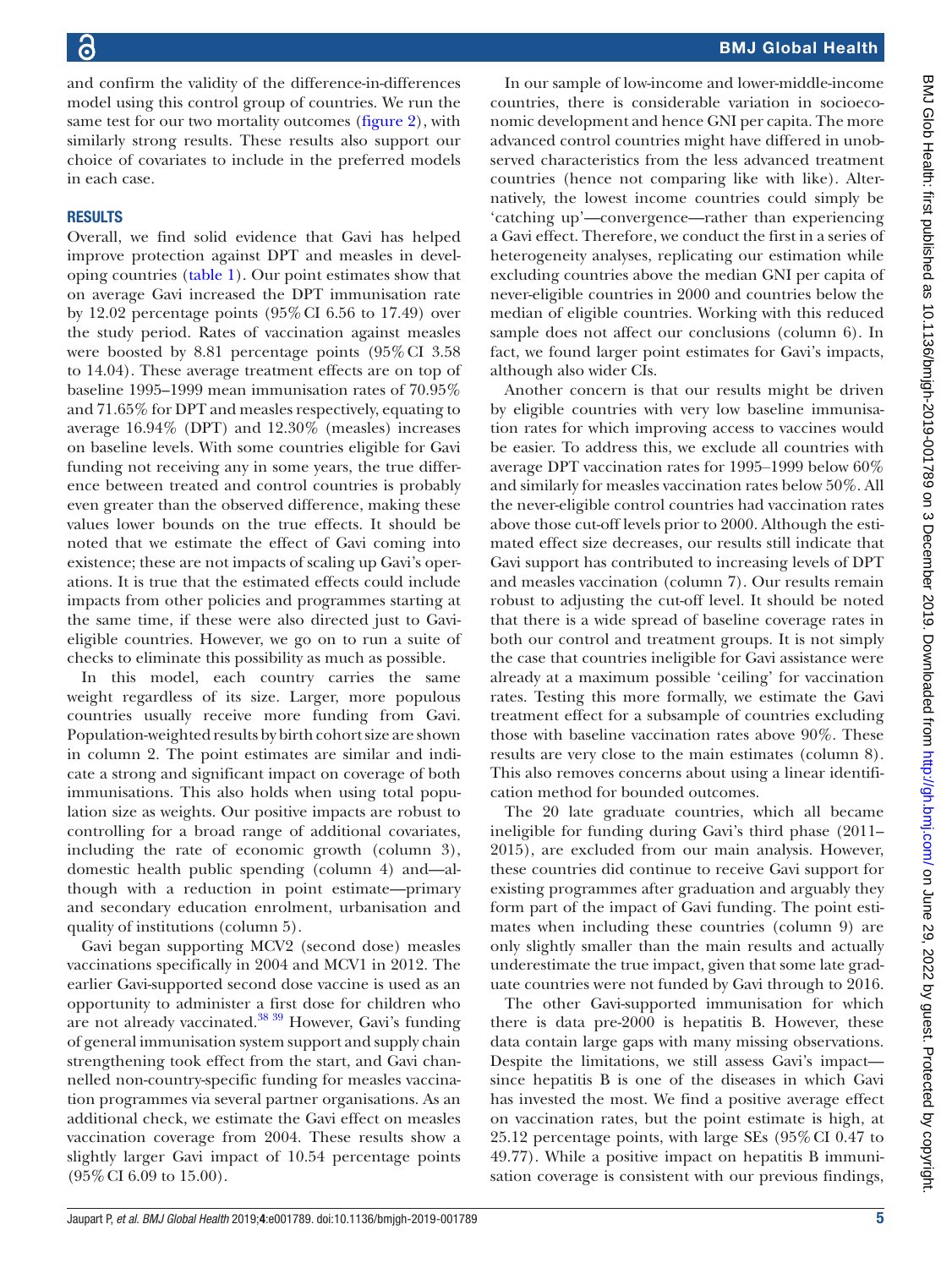| Table 1                                                                                                                                                                                                                                                                                                                                                                                            | Gavi effect on immunisation outcomes |                                         |                                                      |                                                                           |                                                                             |                                                                                          |                                                                        |                                                                  |                                                               |
|----------------------------------------------------------------------------------------------------------------------------------------------------------------------------------------------------------------------------------------------------------------------------------------------------------------------------------------------------------------------------------------------------|--------------------------------------|-----------------------------------------|------------------------------------------------------|---------------------------------------------------------------------------|-----------------------------------------------------------------------------|------------------------------------------------------------------------------------------|------------------------------------------------------------------------|------------------------------------------------------------------|---------------------------------------------------------------|
|                                                                                                                                                                                                                                                                                                                                                                                                    | Full sample,<br>unweighted           | Full sample,<br>population<br>weighted† | controlling for<br>Full sample,<br><b>GNI growth</b> | health public<br>for domestic<br>Full sample,<br>controlling<br>spending‡ | of additional<br>Full sample,<br>for wide set<br>covariates§<br>controlling | Gavi ineligible<br>Gavi-eligible<br>Subsample<br>and poorer<br>with richer<br>countries¶ | average baseline<br>immunisation<br>Subsample<br>with higher<br>rate†† | immunisation<br>with baseline<br>Subsample<br>rate below<br>90%# | ate graduate<br>countries<br>Extended<br>including<br>sample, |
| Panel A: Dependent variable: immunisation rate, DPT (% 12-23                                                                                                                                                                                                                                                                                                                                       |                                      |                                         | months old)                                          |                                                                           |                                                                             |                                                                                          |                                                                        |                                                                  |                                                               |
| Gavi eligibility effect                                                                                                                                                                                                                                                                                                                                                                            | $12.02***$                           | $11.03***$                              | $12.99***$                                           | $11.91***$                                                                | $6.82***$                                                                   | $13.88***$                                                                               | $7.21***$                                                              | $11.47***$                                                       | $9.18***$                                                     |
|                                                                                                                                                                                                                                                                                                                                                                                                    | (2.75)                               | (2.62)                                  | (2.80)                                               | (2.73)                                                                    | (2.94)                                                                      | (4.03)                                                                                   | (2.40)                                                                 | (3.18)                                                           | (2.61)                                                        |
| Observations                                                                                                                                                                                                                                                                                                                                                                                       | 1735                                 | 1714                                    | 1211                                                 | 1712                                                                      | 1096                                                                        | 650                                                                                      | 1224                                                                   | 1363                                                             | 2134                                                          |
| Number of countries                                                                                                                                                                                                                                                                                                                                                                                | 84                                   | 83                                      | 69                                                   | 84                                                                        | $\approx$                                                                   | 75                                                                                       | 59                                                                     | 66                                                               | 103                                                           |
| Adjusted R-squared                                                                                                                                                                                                                                                                                                                                                                                 | 0.36                                 | 0.59                                    | 0.47                                                 | 0.38                                                                      | 0.36                                                                        | 0.30                                                                                     | 0.17                                                                   | 0.43                                                             | 0.33                                                          |
| Panel B: Dependent variable: immunisation rate, measles (% 12                                                                                                                                                                                                                                                                                                                                      |                                      |                                         | $-23$ months old)                                    |                                                                           |                                                                             |                                                                                          |                                                                        |                                                                  |                                                               |
| Gavi eligibility effect                                                                                                                                                                                                                                                                                                                                                                            | $8.81***$                            | $11.11***$                              | $9.44***$                                            | $8.15***$                                                                 | 4.96*                                                                       | $9.76***$                                                                                | $7.31***$                                                              | $8.81**$                                                         | 8.09***                                                       |
|                                                                                                                                                                                                                                                                                                                                                                                                    | (2.63)                               | (2.62)                                  | (2.54)                                               | (2.55)                                                                    | (2.76)                                                                      | (4.01)                                                                                   | (2.42)                                                                 | (3.34)                                                           | (2.38)                                                        |
| Observations                                                                                                                                                                                                                                                                                                                                                                                       | 1735                                 | 1714                                    | 1211                                                 | 1712                                                                      | 1096                                                                        | 650                                                                                      | 1493                                                                   | 1342                                                             | 2134                                                          |
| Number of countries                                                                                                                                                                                                                                                                                                                                                                                | 84                                   | 83                                      | 89                                                   | 84                                                                        | $\frac{2}{8}$                                                               | 51                                                                                       | 72                                                                     | 65                                                               | 103                                                           |
| Adjusted R-squared                                                                                                                                                                                                                                                                                                                                                                                 | 0.30                                 | 0.62                                    | 0.44                                                 | 0.32                                                                      | 0.34                                                                        | 0.19                                                                                     | 0.20                                                                   | 0.36                                                             | 0.28                                                          |
| Country fixed effects                                                                                                                                                                                                                                                                                                                                                                              | Yes                                  | Yes                                     | Yes                                                  | Yes                                                                       | Yes                                                                         | Yes                                                                                      | Yes                                                                    | Yes                                                              | Yes                                                           |
| Year fixed effects                                                                                                                                                                                                                                                                                                                                                                                 | Yes                                  | Yes                                     | Yes                                                  | Yes                                                                       | Yes                                                                         | Yes                                                                                      | Yes                                                                    | Yes                                                              | Yes                                                           |
| Covariates                                                                                                                                                                                                                                                                                                                                                                                         | Yes                                  | Yest                                    | Plus GNI growth Plus domestic                        | spending                                                                  | Wider set                                                                   | Yes                                                                                      | Yes                                                                    | Yes                                                              | Yes                                                           |
| Main data source: World Development Indicators. Sample period: 1995-2016. All regressions include GDP per capita (in log) and population (in log) unless otherwise stated.<br>tColumn 2: Covariates only include PPP-adjusted GDP per capita (in log), weights are equal to birth cohort size in 2000.<br>Robust SEs in parentheses clustered at the country level<br>***p<0.01, **p<0.05, *p<0.1. |                                      |                                         |                                                      |                                                                           |                                                                             |                                                                                          |                                                                        |                                                                  |                                                               |

‡Column 4: Domestic general government health expenditure as % GDP (WHO Global Health Expenditure Database). No observations available on domestic expenditure prior to 2000. ‡Column 4: Domestic general government health expenditure as % GDP (WHO Global Health Expenditure Database). No observations available on domestic expenditure prior to 2000. Public expenditure data for 1995-1999 set to 2000 value. Public expenditure data for 1995–1999 set to 2000 value.

§Column 5: Additional covariates are: primary school enrolment, secondary school enrolment, urban population (World Development Indicators) and political rights (Freedom House §Column 5: Additional covariates are: primary school enrolment, secondary school enrolment, urban population (World Development Indicators) and political rights (Freedom House political rights index, available in the QoG standard dataset: January 2017 version). political rights index, available in the QoG standard dataset: January 2017 version).

[Column 6: Eligible (non-eligible) countries in the bottom (upper) half of the GNI per capita distribution in 2000 excluded. ¶Column 6: Eligible (non-eligible) countries in the bottom (upper) half of the GNI per capita distribution in 2000 excluded.

TColumn 7: Countries with average baseline DPT (measles) immunisation rates below 60% (50%) excluded. ††Column 7: Countries with average baseline DPT (measles) immunisation rates below 60% (50%) excluded.

<span id="page-5-0"></span>t‡Column 8: Countries with baseline immunisation rate above 90% excluded. ‡‡Column 8: Countries with baseline immunisation rate above 90% excluded.

DPT, diphtheria, pertussis and tetanus; GDP, gross domestic product; GNI, gross national income; PPP, purchasing power parity. DPT, diphtheria, pertussis and tetanus; GDP, gross domestic product; GNI, gross national income; PPP, purchasing power parity.

BMJ Glob Health: first published as 10.1136/bmjgh-2019-001789 on 3 December 2019. Downloaded from <http://gh.bmj.com/> on June 29, 2022 by guest. Protected by copyright

BMJ Glob Health: first published as 10.1136/bmjgh-2019-001789 on 3 December 2019. Downloaded from http://gh.bmj.com/ on June 29, 2022 by guest. Protected by copyright.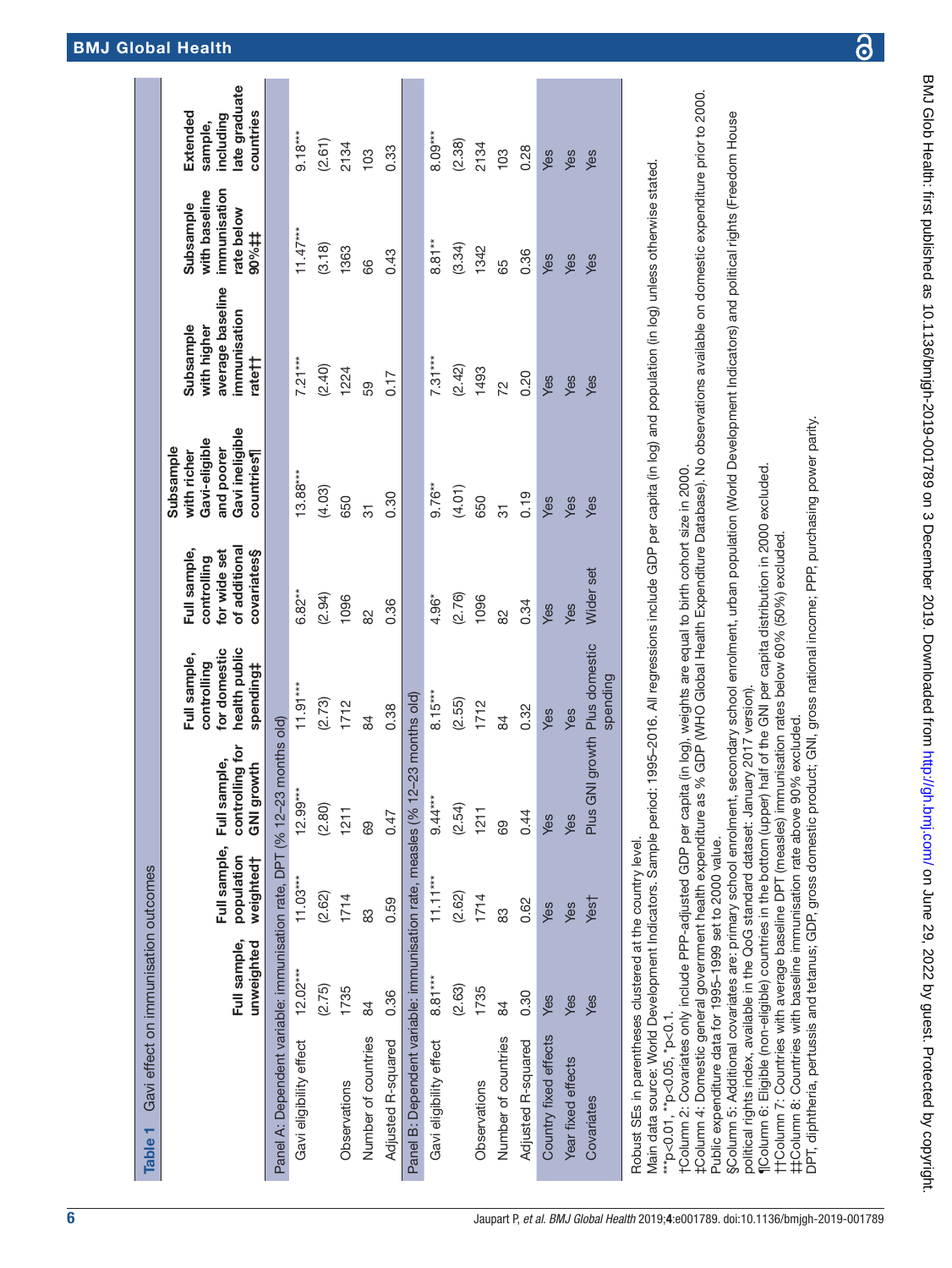the estimation is imprecise. Another vaccine that Gavi supported early on is against Haemophilus influenzae type B (Hib), but data coverage is seriously limited. There are only 2.27% of country–year observations available prior to 2000, which prevents us from analysing Gavi's impact on Hib vaccine rates.

Despite endogeneity concerns from Gavi funding decisions, for comparison we also run a variable treatment model to measure the Gavi effect depending on level of funding disbursed per year (measured in real 2016 US\$ million). $32$  For both immunisations, we estimate that increasing Gavi disbursements by US\$100 million led to a significant rise in vaccination rates over our study period: an average increase of 15.45 percentage points (95% CI 4.74 to 26.15) for DPT and 11.99 percentage points (95% CI 0.76 to 23.22) for measles.

While Gavi's objective is to provide access to new and underused vaccines, its long-term mission is to save children's lives. Despite our positive immunisation coverage results, there could have been no impact on mortality if, for instance, Gavi had prioritised vaccines not relevant to address specific health burden needs or had crowded out other life-saving health expenditures. [Table](#page-7-0) 2 provides our estimates of the effect from Gavi support on infant and under-five mortality rates, using the same regression model as for the immunisation results. Given the greater potential confounding factors for mortality than for immunisation coverage, the impact coefficients when controlling for a wider set of covariates (column 5) are the more appropriate baseline estimates of the true Gavi effect. Taking this approach, we can say that Gavi eligibility led to an average reduction of 6.22 (95% CI −10.47 to −1.97) infant and 12.23 (95% CI −19.66 to −4.79) under-five child deaths per 1000 live births over our study period. With pretreatment 1995–1999 means of 66.45 infant and 101.42 child deaths per 1000 in our sample, this impact corresponds to an average 9.36% reduction in the infant mortality rate and an average 12.06% reduction in the under-five mortality rate. These reductions are not solely due to DTP and measles vaccines, but Gavi's support of and introduction of many new vaccines, plus improvements in immunisation and health systems. The mortality results hold strongly if we control for the rate of economic growth (as shown in column 3). This is important because domestic growth may lead to improved health outcomes.<sup>20</sup>

There are of course other sources of health aid, and it is possible that at the same time as Gavi was created, there was a separate movement encouraging vaccination programmes. Estimating Gavi's average impact on immunisation rates while controlling for all other multilateral and Development Assistance Committee bilateral DAH gives very similar results to the main point estimates—11.94 percentage points (CI 6.48 to 17.39) for DPT immunisation coverage and 8.75 percentage points (95%CI 3.50 to 13.99) for measles. Two years after the creation of Gavi, the Global Fund to Fight AIDS, Tuberculosis and Malaria was established, also working with developing countries.

We also estimate the Gavi effect just controlling for Global Fund annual disbursements and find almost identical results. We conclude that our estimates of Gavi's vaccinations impact are not driven by other aid activities. This also holds for our infant and child mortality results. (See [online](https://dx.doi.org/10.1136/bmjgh-2019-001789) [supplementary table 3](https://dx.doi.org/10.1136/bmjgh-2019-001789).)

Since 1977, Latin American countries have benefitted from the Pan American Health Organisation (PAHO) and its Revolving Fund for essential vaccines, syringes and other supplies. To make sure that we have not overestimated Gavi's impacts by absorbing a PAHO effect, we exclude all Latin American countries, finding even larger positive, significant Gavi effects. This is not surprising given that more PAHO-assisted countries are in our control sample than in our treatment group. Another potentially competing vaccination health programme we need to consider is the Measles Initiative (later the Measles & Rubella Initiative), set up in 2001. However, Gavi actually helps fund the Measles & Rubella Initiative, having channelled US\$197million through the organisation between 2005 and 2008 alone. $40$  Although there are other funders, Gavi is one of the two largest contributors, and we expect its support for the initiative to have contributed to the measles impacts we find.<sup>[40](#page-10-12)</sup>

At around the same time as Gavi was created, the Heavily Indebted Poor Countries (HIPC) Initiative approved debt relief for a number of Gavi-eligible countries. It is therefore possible that our estimates of Gavi's impact could be picking up a HIPC effect on health outcomes in recipient countries. We rerun our baseline analysis adding in two alternate definitions of HIPC support. Our immunisation results are highly robust to these specifications [\(online](https://dx.doi.org/10.1136/bmjgh-2019-001789) [supplementary table 4](https://dx.doi.org/10.1136/bmjgh-2019-001789)).

To strengthen the credibility of our results, we run a falsification test. We assess Gavi's impact on incidence or prevalence of diseases it has not targeted: HIV/AIDS, malaria and tuberculosis (while controlling for Global Fund disbursements, since these are all diseases that organisation does target). Confirming our expectations, we fail to find any significant effect of Gavi disbursements on these disease measures ([online supplementary table 5\)](https://dx.doi.org/10.1136/bmjgh-2019-001789).

In addition to inevitable measurement error for aggregated statistics, Gavi-recipient countries have been accused of inflating DPT vaccine administrative data used to construct coverage indicators because they receive extra funding under the flexible immunisation services support programme based on the number of children receiving vaccination. The cash reward is thought to have encouraged governments and health service providers to over-report immunisation coverage.<sup>[41 42](#page-10-13)</sup> To check our results, we replicate the analysis using immunisation rates from Demographic and Health Surveys (DHS), which data are gathered via individual and household surveys ([online supplementary table 6](https://dx.doi.org/10.1136/bmjgh-2019-001789)). Coverage of DHS surveys is more limited, though, which makes precision difficult. We estimate that in Gavi-eligible countries the percentage of children with no vaccination at all fell by 5.13 percentage points (CI −8.46 to −1.79), DPT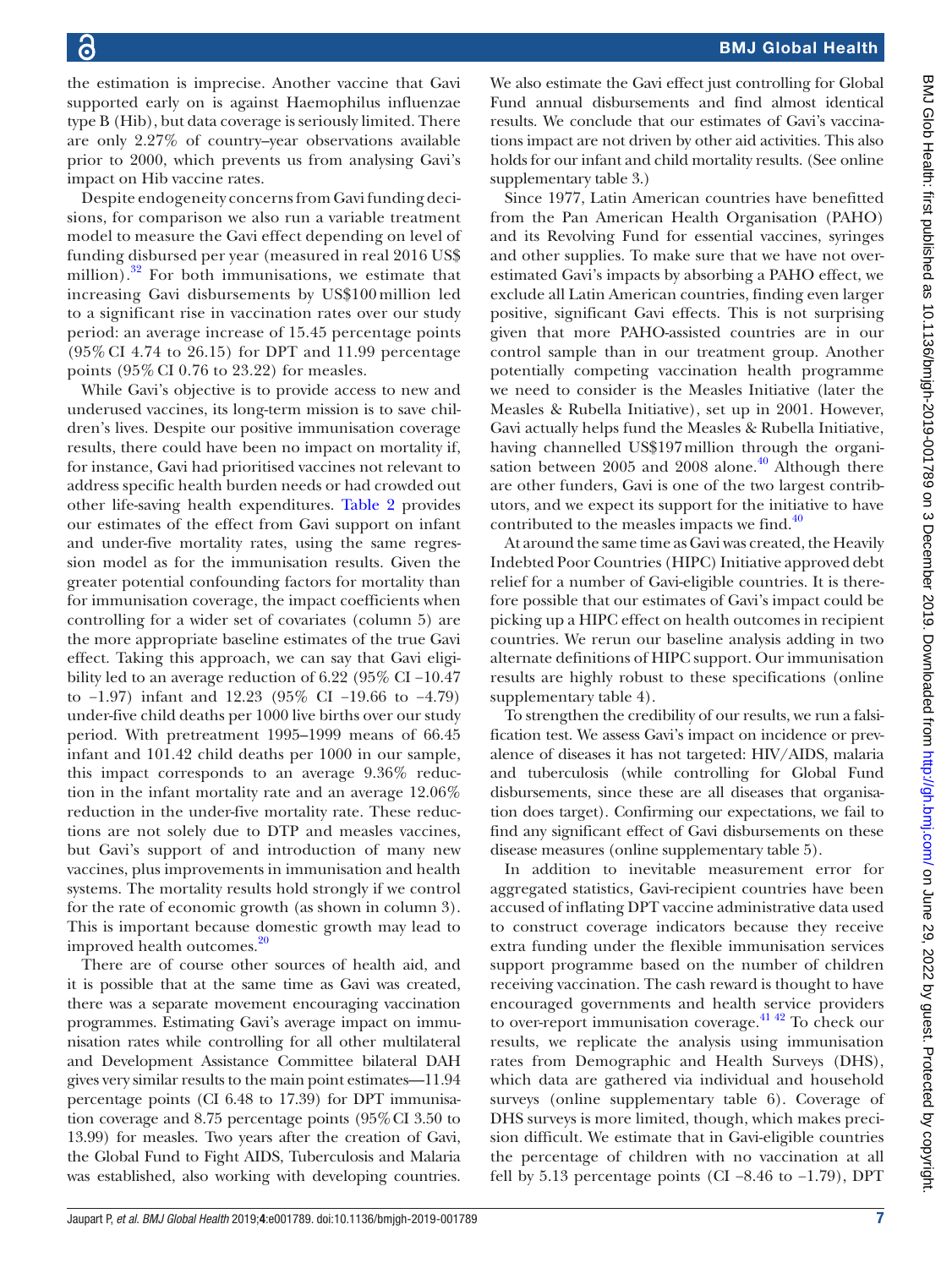| <b>Table 2</b>                                                                                                                                                                                                                          | Gavi effect on mortality outcomes |                                         |                                                                                                           |                                                                                                                         |                                                                             |                                                                                           |                                                                                 |                                                                               |                                                                 |
|-----------------------------------------------------------------------------------------------------------------------------------------------------------------------------------------------------------------------------------------|-----------------------------------|-----------------------------------------|-----------------------------------------------------------------------------------------------------------|-------------------------------------------------------------------------------------------------------------------------|-----------------------------------------------------------------------------|-------------------------------------------------------------------------------------------|---------------------------------------------------------------------------------|-------------------------------------------------------------------------------|-----------------------------------------------------------------|
|                                                                                                                                                                                                                                         | Full sample,<br>unweighted        | Full sample,<br>population<br>weighted† | controlling for<br>de set<br>of additional<br>Full sample,<br>covariates§<br><b>GNI growth</b><br>and wid | domestic health<br>public spending<br>controlling for<br>and wide set<br>covariates\$‡<br>of additional<br>Full sample, | of additional<br>for wide set<br>Full sample,<br>covariates§<br>controlling | Gavi ineligible<br>Gavi-eligible<br>countries§¶<br>Subsample<br>and poorer<br>with richer | baseline measles<br>Subsample with<br>higher average<br>immunisation<br>rate§†† | immunisation<br>with baseline<br>Subsample<br>rate below<br>measles<br>#\$%06 | late graduate<br>countries§<br>Extended<br>including<br>sample, |
| Panel A: Dependent variable: infant mortality rates (per 1000 live births)                                                                                                                                                              |                                   |                                         |                                                                                                           |                                                                                                                         |                                                                             |                                                                                           |                                                                                 |                                                                               |                                                                 |
| Gavi eligibility effect                                                                                                                                                                                                                 | $-11.92***$                       | $-15.02***$                             | $-7.08***$                                                                                                | $-6.29***$                                                                                                              | $-6.22***$                                                                  | $-1.05$                                                                                   | $-7.07***$                                                                      | $-9.33***$                                                                    | $-6.69***$                                                      |
|                                                                                                                                                                                                                                         | (2.32)                            | (2.30)                                  | (1.86)                                                                                                    | (2.22)                                                                                                                  | (2.14)                                                                      | (2.38)                                                                                    | (2.50)                                                                          | (2.18)                                                                        | (1.69)                                                          |
| Observations                                                                                                                                                                                                                            | 1823                              | 1801                                    | 812                                                                                                       | 1085                                                                                                                    | 1096                                                                        | 403                                                                                       | 926                                                                             | 807                                                                           | 1313                                                            |
| Number of countries                                                                                                                                                                                                                     | 84                                | 83                                      | 59                                                                                                        | 82                                                                                                                      | 82                                                                          | 30                                                                                        | 20                                                                              | 83                                                                            | $\overline{5}$                                                  |
| Adjusted R-squared                                                                                                                                                                                                                      | 0.79                              | 0.88                                    | 0.82                                                                                                      | 0.79                                                                                                                    | 0.79                                                                        | 0.80                                                                                      | 0.77                                                                            | 0.79                                                                          | 0.80                                                            |
| Panel B: Dependent variable: under-five mortality rates (per 1000 live births)                                                                                                                                                          |                                   |                                         |                                                                                                           |                                                                                                                         |                                                                             |                                                                                           |                                                                                 |                                                                               |                                                                 |
| Gavi eligibility effect                                                                                                                                                                                                                 | $-22.46***$                       | $-29.99***$                             | $-14.97***$                                                                                               | $-12.25***$                                                                                                             | $-12.23***$                                                                 | $-5.22$                                                                                   | $-15.14***$                                                                     | $-17.24***$                                                                   | $-13.18***$                                                     |
|                                                                                                                                                                                                                                         | (4.39)                            | (4.52)                                  | (3.46)                                                                                                    | (3.91)                                                                                                                  | (3.74)                                                                      | (4.30)                                                                                    | (4.34)                                                                          | (3.92)                                                                        | (3.08)                                                          |
| Observations                                                                                                                                                                                                                            | 1823                              | 1801                                    | 812                                                                                                       | 1085                                                                                                                    | 1096                                                                        | 403                                                                                       | 926                                                                             | 807                                                                           | 1313                                                            |
| Number of countries                                                                                                                                                                                                                     | 84                                | 83                                      | 52                                                                                                        | $\frac{2}{8}$                                                                                                           | 82                                                                          | 30                                                                                        | 50                                                                              | 63                                                                            | $\overline{5}$                                                  |
| Adjusted R-squared                                                                                                                                                                                                                      | 0.76                              | 0.82                                    | 0.81                                                                                                      | 0.79                                                                                                                    | 0.78                                                                        | 0.74                                                                                      | 0.75                                                                            | 0.80                                                                          | 0.78                                                            |
| Country fixed effects                                                                                                                                                                                                                   | Yes                               | Yes                                     | Yes                                                                                                       | Yes                                                                                                                     | Yes                                                                         | Yes                                                                                       | Yes                                                                             | Yes                                                                           | Yes                                                             |
| Year fixed effects                                                                                                                                                                                                                      | Yes                               | Yes                                     | Yes                                                                                                       | Yes                                                                                                                     | Yes                                                                         | Yes                                                                                       | Yes                                                                             | Yes                                                                           | Yes                                                             |
| Covariates                                                                                                                                                                                                                              | Yes                               | Yest                                    | Wider set plus<br><b>GNI growth</b>                                                                       | plus domestic<br>Wider set<br>spending                                                                                  | Wider set                                                                   | Wider set                                                                                 | Wider set                                                                       | Wider set                                                                     | Wider set                                                       |
| Main data source: World Development Indicators. Sample period: 1995–2016. All regressions include GDP per capita (in log) and population (in log) unless otherwise stated.<br>Robust SEs in parentheses clustered at the country level. |                                   |                                         |                                                                                                           |                                                                                                                         |                                                                             |                                                                                           |                                                                                 |                                                                               |                                                                 |

Main data source: World Development Indicators. Sample period: 1995–2016. All regressions include GDP per capita (in log) and population (in log) unless otherwise stated.  $\vec{a}$  $\mathrm{``p<}0.01$ ,  $\mathrm{``p<}0.05$ ,  $\mathrm{``p<}0.1$ .  $*$ \* $p<$ 0.01,  $*$   $p<$ 0.05,  $*$ p $<$ 0.1.

Column 2: Covariates only include PPP-adjusted GDP per capita (in log), weights are equal to birth cohort size in 2000. †Column 2: Covariates only include PPP-adjusted GDP per capita (in log), weights are equal to birth cohort size in 2000.

‡Column 4: Domestic general government health expenditure as % GDP (WHO Global Health Expenditure Database). No observations available on domestic expenditure prior to 2000. :Column 4: Domestic general government health expenditure as % GDP (WHO Global Health Expenditure Database). No observations available on domestic expenditure prior to 2000. Public expenditure data for 1995-1999 set to 2000 value. Public expenditure data for 1995–1999 set to 2000 value.

§Columns 3 to 9: Additional covariates are: primary school enrolment, secondary school enrolment, urban population (World Development Indicators) and political rights (Freedom §Columns 3 to 9: Additional covariates are: primary school enrolment, secondary school enrolment, urban population (World Development Indicators) and political rights (Freedom

douse political rights index, available in the QoG standard dataset: January 2017 version). House political rights index, available in the QoG standard dataset: January 2017 version).

[Column 6: Eligible (non-eligible) countries in the bottom (upper) half of the GNI per capita distribution in 2000 excluded. ¶Column 6: Eligible (non-eligible) countries in the bottom (upper) half of the GNI per capita distribution in 2000 excluded.

HColumn 7: Countries with average baseline measles immunisation rates below 60% excluded. ††Column 7: Countries with average baseline measles immunisation rates below 60% excluded.

<span id="page-7-0"></span>t‡Column 8: Countries with baseline immunisation rate above 90% excluded. ‡‡Column 8: Countries with baseline immunisation rate above 90% excluded.

GDP, gross domestic product; GNI, gross national income; PPP, purchasing power parity. GDP, gross domestic product; GNI, gross national income; PPP, purchasing power parity.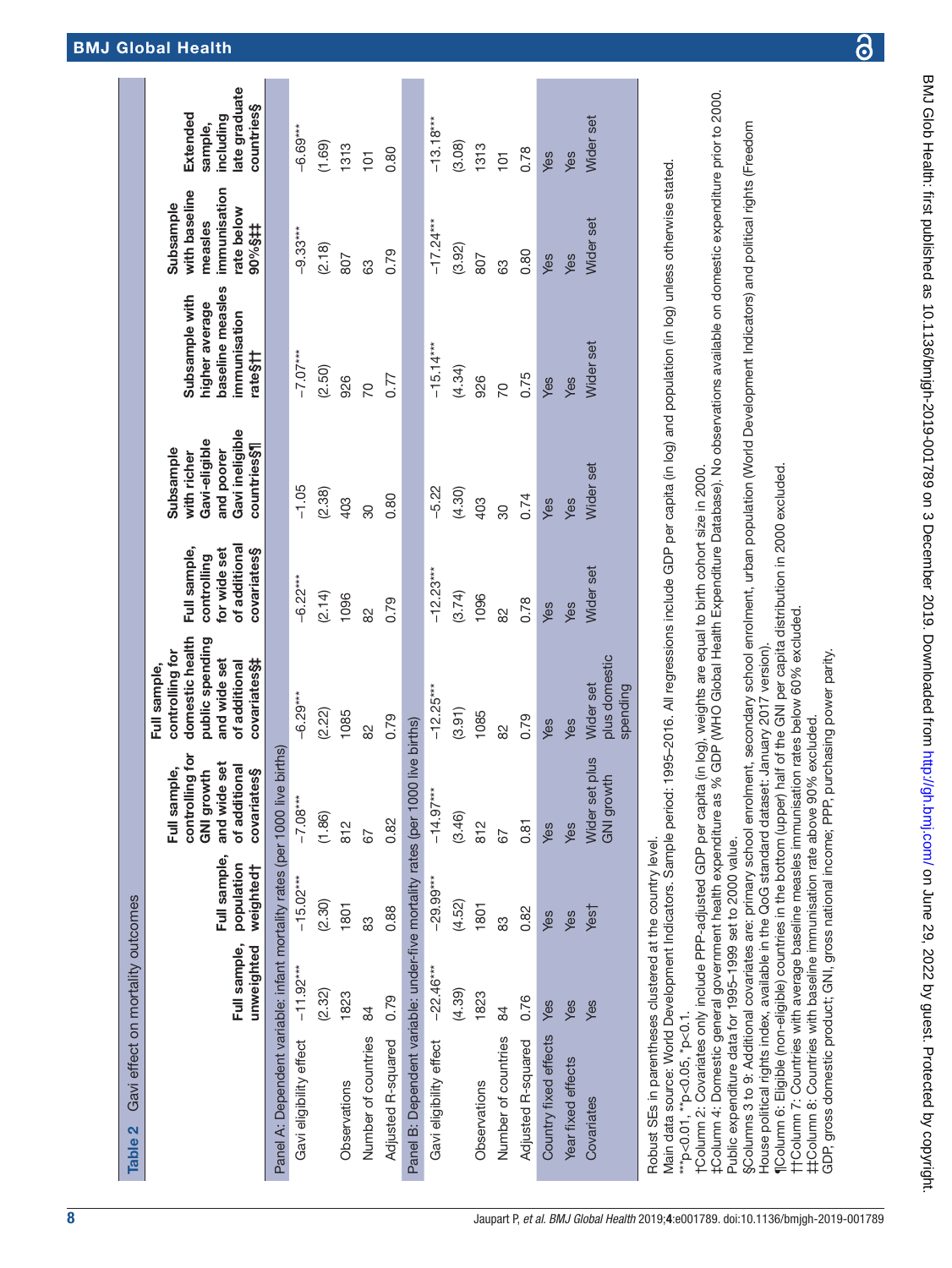vaccination rates increased by 8.23 percentage points (2.46 to 14.01) and measles vaccine coverage increased by 11.16 percentage points  $(95\% \text{ CI } 5.15 \text{ to } 17.17)$ . These additional DHS results provide evidence that our main results are not due to misreporting.

# **DISCUSSION**

In this study, we find a large and positive total average effect of Gavi support on access to measles and DPT vaccinations, across all Gavi-eligible countries. Our statistical method covers the full range of aid-recipient countries, unlike the most recent Gavi study by Dykstra and colleagues, allowing for better estimation.<sup>28</sup> While we cannot entirely rule out the possibility that our results may be biased due to unobservable time-varying characteristics and interventions, we run an extensive list of robustness checks giving us strong confidence in the internal validity of our findings. Our results are also sufficiently powered. We provide results for two immunisations—those for which data are most widely available—and a third supportive result (Hepatitis B). DPT and measles are early vaccines that Gavi supported, though, and it is possible that Gavi's impacts for newer, more expensive immunisations may differ.

Our positive, significant DPT and measles results are in contrast to the insignificant vaccine results found by Dykstra and colleagues. $^{28}$  $^{28}$  $^{28}$  We ascribe this to a lack of statistical power in their RDD analysis rather than the fact that they can only consider richer Gavi-eligible countries, since we do not find differential effects estimating separately for countries in the upper versus lower GDP per capita income distribution. This somewhat contradicts the suggestion made by Dykstra and colleagues that richer Gavi-eligible countries do not see large impacts on DPT immunisation rates, but that poorer countries may. Aside from the aforementioned statistical power issues, this could also be because we look at outcomes over a long-run time frame. Repeating our baseline difference-in-difference analysis but using Dykstra and colleagues' method to define the subsamples of treatment and control countries, we find statistically significant positive effects on DPT and measles immunisation coverage, with point estimates around half the size of our baseline estimates [\(online supplementary table 7\)](https://dx.doi.org/10.1136/bmjgh-2019-001789). Our own subsample analyses show that there are more gains in vaccination coverage to be made from Gavi support for countries with lower baseline immunisation rate rather than simply poorer countries. The converse is true for impacts on mortality.

To investigate whether Gavi's impact faded or increased over time for these early vaccinations, we collapse our dataset into four time periods and estimate separate treatment effects. The periods correspond to the pretreatment years 1995–1999 followed by the three Gavi phases: I (2000–2006), II (2007–2010) and III (2011–2015). The positive impact on immunisations rates has grown over time, consistent with increasing disbursements from Gavi [\(online supplementary table 8\)](https://dx.doi.org/10.1136/bmjgh-2019-001789). Despite this, rough

calculations suggest that this increase is due to higher levels of funding in later phases rather than an increase in the impact per dollar spent. In fact, our calculations are suggestive of a decrease in impact per dollar over time, particularly for DPT, as Gavi's impact was found to increase at a slower rate than disbursements. This is likely due to Gavi's focus on the newer but more expensive tetravalent and pentavalent vaccines, which include DPT. When we split Gavi funding into systems support and vaccine support and run a continuous effects model, we find that general funding in fact has a larger impact on vaccination coverage than new and underused vaccine support (NVS) ([online supplementary table 9\)](https://dx.doi.org/10.1136/bmjgh-2019-001789). This is in good part due to the fact that Gavi disburses much more for NVS.

Saving lives is the longer-term aim from the creation of Gavi. Calculations based on our point estimate of a reduction in infant mortality of 6.22 per 1000 live births over the period to 2016, produce an estimate of lives saved very similar to Gavi's own figure of 9 million. By multiplying Gavi's impact on under-five mortality per US\$ disbursed over the study period by the number of such deaths we roughly calculate the cost for Gavi to save one child's life at \$118. Our most conservative estimate for the statistical value of life is more than 500 times the cost for Gavi to save an under-five. Mortality improvements will not be solely due to prevention of deaths from diseases for which Gavi supports vaccinations—even though the fund expanded coverage to 13 different diseases over the sample time period. The Gavi effects on infant and under-five mortality may be compounded by non-specific effects from measles immunisation.<sup>17</sup><sup>18</sup> In addition, Gavi's support of in-country immunisation systems as well as potential knock-on effects of improved health on recovery from other diseases help bring down mortality rates.<sup>[43–45](#page-10-14)</sup> Also, other public health programmes can be attached to vaccination campaigns.<sup>[46](#page-10-15)</sup> In the case of some fungibility of Gavi-provided assistance, recipient countries might have shifted domestic resources to other health programmes that also reduce mortality. If the net result is still population health improvement, though, some DAH fungibility may be seen as acceptable.

# **Transition**

In addition to Gavi's assistance, Gavi-supported countries must contribute a set amount per vaccine dose. In this way, national ownership is built while Gavi bears the majority of the costs. As an economy grows above the World Bank's low income threshold, it enters a preparatory transition phase, and the national vaccine contribution starts to rise. $47$  Once it has grown beyond Gavi's income eligibility threshold, that country enters a 5-year accelerated transition process to phase out Gavi support. During this period, Gavi looks to ensure sustainability of immunisation programmes.<sup>48</sup> Existing vaccine programmes are supported but new applications are only accepted for strengthening routine immunisations or equity. $35 \text{ In } 2016$ , 16 countries were in transition and by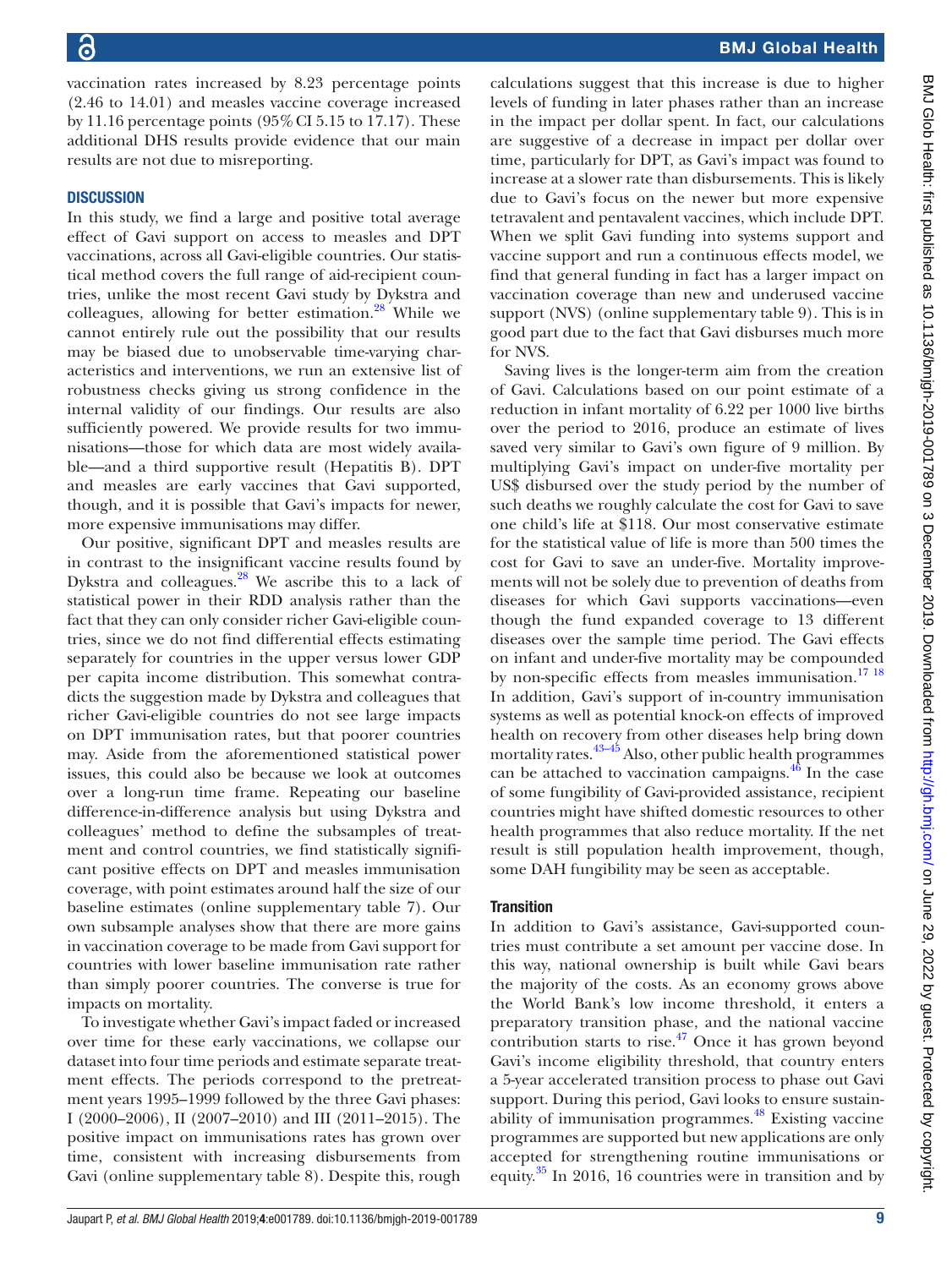2020 a further 12 countries are expected to have tran-sitioned.<sup>[10](#page-9-5)</sup> While our analysis estimates the effect of the introduction of Gavi, it also provides a cautionary note on the management of transition processes. The size of Gavi's impacts on immunisation coverage and mortality rates are indicative of the size of the problem that transitioning middle-income countries may face. Removal of support is not simply the opposite of its introduction, but there is no other estimate available at present. Not enough countries have gone through transition with sufficient post-transition time periods.

Reviewing individual country vaccination rates across transition, most countries' DPT immunisation coverage either remained relatively stable or dropped off slowly ([online supplementary figure 1\)](https://dx.doi.org/10.1136/bmjgh-2019-001789). Comparing effects estimated from alternative treatment groups of countries including/excluding late graduating countries and different time periods including/excluding transition, preliminary calculations suggest that, on average and in the short run, countries losing Gavi support under the current managed transition policy do see a relative drop in immunisation rates ([online supplementary table 10\)](https://dx.doi.org/10.1136/bmjgh-2019-001789). However, this is not as large a (negative) impact as the (positive) impact of Gavi's introduction.

Gavi's vaccine-purchasing aid is found to be fungible in analysis based on countries close to the transition GNI per capita cut-off.<sup>28</sup> Unfortunately, data showing domestically sourced government spending on vaccines is not available for many countries, and we cannot adjust for this in our analysis. However, Dykstra and colleagues' results do complement our suggestive evidence for lesser transition impacts and reduced impacts per dollar over time, which could be showing less-poor countries' ability to domestically absorb some Gavi funding slack. Further research on the transition issue is warranted.

### **CONCLUSION**

In this case, the verticalisation of aid through the creation of a specialised, immunisation-focused global fund has had positive outcomes. In part, this may be due to Gavi's work in vaccine provision—research and development support, price support and supply chain support—as well as the direct impacts on immunisation coverage. Vaccines are global public goods, for which supranational coordination is invaluable. $1011$  Other potential sectors for verticalisation may not have this property and Gavi's success does not necessarily provide a template. The question of transition out of receiving health aid is also a significant one that should be looked at in more depth as more data become available.

Acknowledgements The authors would like to thank Richard Manning, Rossa O'Keeffe-O'Donovan, Thomas Hierons, Anouk Rigterink, Marta Grabowska, Binta Zahra Diop, Justin Sandefur, attendees at the 2019 CSAE and ABCDE conferences and our referees for insightful comments.

Contributors PJ did the analysis with input from LD. LD wrote the first draft with input from PJ, which was reviewed by SD, who is the overall PI of the Bill & Melinda Gates Foundation-funded research.

BMJ Glob Health: first published as 10.1136/bmjgh-2019-001789 on 3 December 2019. Downloaded from http://gh.bmj.com/ on June 29, 2022 by guest. Protected by copyright BMJ Glob Health: first published as 10.1136/bmjgh-2019-001789 on 3 December 2019. Downloaded from <http://gh.bmj.com/> on June 29, 2022 by guest. Protected by copyright

Funding The research in this report was supported by funding from the Bill & Melinda Gates Foundation.

Disclaimer The content of this report is solely the responsibility of the authors and does not represent the official views of the Bill & Melinda Gates Foundation.

Competing interests SD reports grants from the Bill & Melinda Gates Foundation, during the conduct of the study.

Patient consent for publication Not required.

Provenance and peer review Not commissioned; externally peer reviewed.

Data availability statement Data are available from public, open access repositories.

Open access This is an open access article distributed in accordance with the Creative Commons Attribution 4.0 Unported (CC BY 4.0) license, which permits others to copy, redistribute, remix, transform and build upon this work for any purpose, provided the original work is properly cited, a link to the licence is given, and indication of whether changes were made. See: [https://creativecommons.org/](https://creativecommons.org/licenses/by/4.0/) [licenses/by/4.0/](https://creativecommons.org/licenses/by/4.0/).

#### **REFERENCES**

- <span id="page-9-0"></span>1 Dieleman JL, Schneider MT, Haakenstad A, *et al*. Development assistance for health: past trends, associations, and the future of international financial flows for health. *[The Lancet](http://dx.doi.org/10.1016/S0140-6736(16)30168-4)* 2016;387:2536–44.
- 2 Buffardi AL. Sector-wide or disease-specific? Implications of trends in development assistance for health for the SDG era. *[Health Policy](http://dx.doi.org/10.1093/heapol/czx181)  [Plan](http://dx.doi.org/10.1093/heapol/czx181)* 2018;33:381–91.
- <span id="page-9-1"></span>3 Organisation for Economic Co-operation and Development (OECD). Making earmarked funding more effective: practices and reforms of bilateral providers and multilateral organisations. In: *Multilateral aid 2015: better partnerships for a post-2015 world*. Paris: OECD Publishing, 2015.
- 4 Reinsberg B, Michaelowa K, Eichenauer V. The rise of multi-bi aid and the proliferation of trust funds. In: Arvin BM, Lew B, eds. *Handbook on the economics of foreign aid*. Cheltenham: Edward Elgar Publishing, 2015: 527–54.
- <span id="page-9-2"></span>5 Gehring K, Michaelowa K, Dreher A, *et al*. Aid fragmentation and effectiveness: what do we really know? *[World Dev](http://dx.doi.org/10.1016/j.worlddev.2017.05.019)* 2017;99:320–34.
- 6 Han L, Koenig-Archibugi M. Aid fragmentation or aid pluralism? The effect of multiple donors on child survival in developing countries, 1990–2010. *[World Dev](http://dx.doi.org/10.1016/j.worlddev.2015.07.014)* 2015;76:344–58.
- Pallas SW, Ruger JP. Does donor proliferation in development aid for health affect health service delivery and population health? Crosscountry regression analysis from 1995 to 2010. *Health Policy Plan* 2017;32:493–503.
- <span id="page-9-3"></span>8 Institute for Health Metrics and Evaluation (IHME). *Financing global health 2017: funding universal health coverage and the unfinished HIV/AIDS agenda*. Seattle: IHME Publishing, 2018.
- <span id="page-9-4"></span>Gavi. Gavi data for commitments, approvals & disbursements [dataset on the Internet]. Geneva, 2018. Available: [https://www.gavi.](https://www.gavi.org/results/disbursements/) [org/results/disbursements/](https://www.gavi.org/results/disbursements/) [Accessed 8 March 2018].
- <span id="page-9-5"></span>10 Gavi. *Gavi annual progress report 2016*. Geneva: The Vaccine Alliance, 2017.
- <span id="page-9-6"></span>11 Jamison DT, Summers LH, Alleyne G, *et al*. Global health 2035: a world converging within a generation. *[The Lancet](http://dx.doi.org/10.1016/S0140-6736(13)62105-4)* 2013;382:1898–955.
- <span id="page-9-7"></span>12 Ozawa S, Clark S, Portnoy A, *et al*. Return on investment from childhood immunization in low- and middle-income countries, 2011–20. *[Health Aff](http://dx.doi.org/10.1377/hlthaff.2015.1086)* 2016;35:199–207.
- <span id="page-9-8"></span>13 Lu C, Schneider MT, Gubbins P, *et al*. Public financing of health in developing countries: a cross-national systematic analysis. *[The](http://dx.doi.org/10.1016/S0140-6736(10)60233-4)  [Lancet](http://dx.doi.org/10.1016/S0140-6736(10)60233-4)* 2010;375:1375–87.
- 14 Dieleman JL, Graves CM, Hanlon M. The fungibility of health aid: reconsidering the reconsidered. *[J Dev Stud](http://dx.doi.org/10.1080/00220388.2013.844921)* 2013;49:1755–62.
- 15 Mishra P, Newhouse D. Does health aid matter? *[J Health Econ](http://dx.doi.org/10.1016/j.jhealeco.2009.05.004)* 2009;28:855–72.
- <span id="page-9-9"></span>16 du Loû AD, Pison G, Aaby P. Role of immunizations in the recent decline in childhood mortality and the changes in the female/male mortality ratio in rural Senegal. *[Am J Epidemiol](http://dx.doi.org/10.1093/oxfordjournals.aje.a117688)* 1995;142:643–52.
- <span id="page-9-10"></span>17 Aaby P, Samb B, Simondon F, *et al*. Non-Specific beneficial effect of measles immunisation: analysis of mortality studies from developing countries. *[BMJ](http://dx.doi.org/10.1136/bmj.311.7003.481)* 1995;311:481–5.
- 18 Shann F. The non-specific effects of vaccines. *[Arch Dis Child](http://dx.doi.org/10.1136/adc.2009.157537)* 2010;95:662–7.
- <span id="page-9-11"></span>19 Williamson CR. Foreign aid and human development: the impact of foreign aid to the health sector. *South Econ J* 2008;75:188–207.